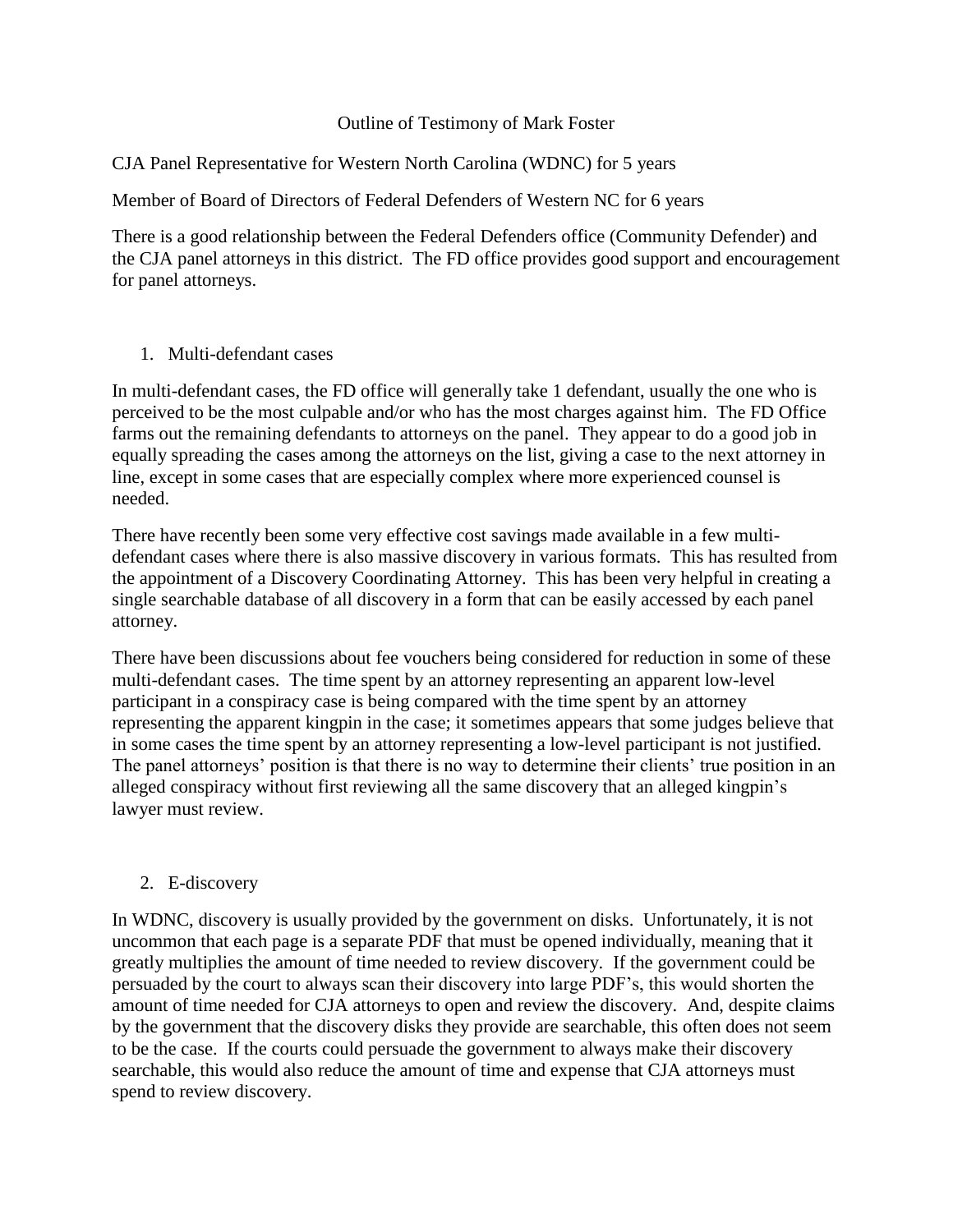In those cases where a Discovery Coordinating Attorney has been appointed, the ease with which discovery is accessed and reviewed makes the attorney's job much easier.

## 3. Extra-territorial discovery

In WDNC, I am not aware that this has been an issue. In those instances where significant events took place in another district and/or witnesses are located in another district, an attorney must either get advance approval to hire a private investigator in that district or else obtain advance approval from the court to travel outside WDNC to that district.

4. The use of experts

It is often said that CJA attorneys under-utilize services of investigators and other experts. However, the accuracy of this is difficult to assess in WDNC without reviewing each individual case to know what the issues are. Some CJA attorneys have reported that in cases where they have filed a motion for appointment of an investigator or other expert, there is sometimes reluctance by the court to approve such services based on the view that the services are not necessary. Unfortunately, this view may stem from attorneys' failure to provide an adequate detailed explanation establishing the need for the investigator/expert.

In multi-defendant cases, the joint use of an investigator/expert by defense attorneys has sometimes been possible and has been a good way to limit expenses while also providing the defense attorneys with the services they need.

5. Attorney fee vouchers

The most common complaint I get as CJA panel representative is regarding the payment of fee vouchers. Issues with delays in payment and in the cutting of fee vouchers have created the belief by some CJA attorneys that the courts do not respect or value their services.

There are two aspects to the fee voucher payments issue. The first is lengthy delays in getting paid after submitting vouchers. This problem has been substantially alleviated by the discovery of, and elimination of, a processing obstacle that existed in the Clerk's Office in this district. However, there are still other delays being reported by attorneys.

The second aspect is the reduction of fee vouchers. This issue presents itself anecdotally —there does not appear to be a widespread across-the-board problem of reduction of fee vouchers in this district. However, there does appear to be a general view from the bench that approval of fee vouchers should be constrained by budgetary concerns.

An example of this is judicial reluctance to approve fee vouchers that are over the statutory case maximum in cases that resulted in a guilty plea as opposed to a trial. To the extent that fee vouchers are being reduced to the statutory maximum based on this principle, it does not appear to be realistic or fair in complex multi-defendant cases with massive discovery and challenging legal issues. If occurring, it also does not take into account the difficult and time-consuming task that it can often be to get a client to not only understand the legal and factual issues in a case but to make the decision to plead guilty. Of course, the onus is on the attorney to provide a detailed